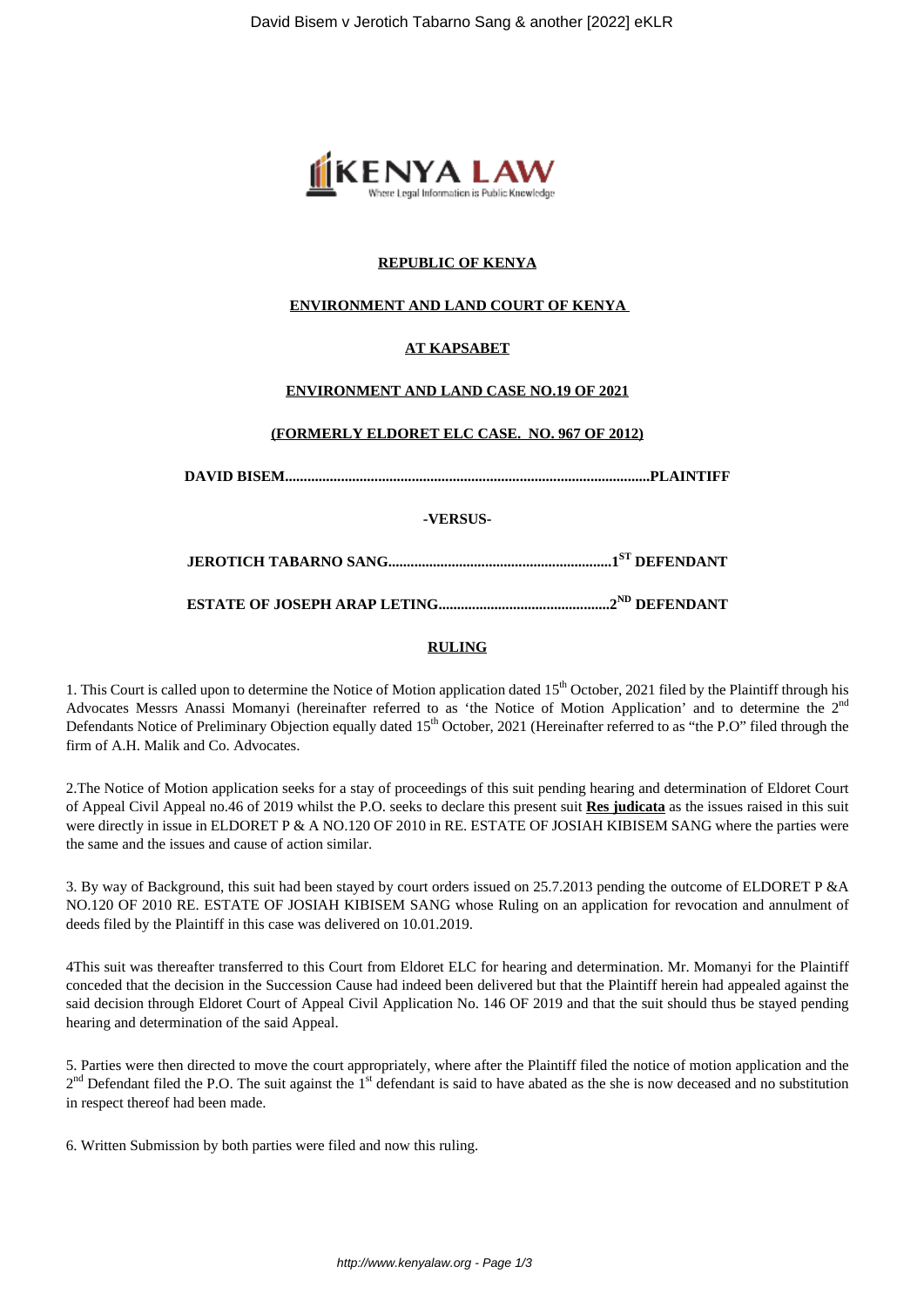### **THE NOTICE OF MOTION APPLLICATION vs THE PRELIMANARY OBJECTION**

7. The Notice of Motion Application seeks that this suit be stayed pending hearing and determination of Eldoret Court of Appeal Civil Appeal no.46 of 2019, the application is supported by the affidavit of the Plaintiff who has annexed a copy of the front page of the Record of Appeal including the Memorandum of Appeal in Eldoret Court of Appeal Civil Appeal no. 46 of 2019.

8. No Replying affidavit in respect of the application was filed however a Preliminary Objection to the suit was filed and shall be deemed as the Grounds of Opposition. In support of the Application the Plaintiff has filed submissions where in he submits that he ought only to demonstrate that there is a pending appeal and that the appeal is related to the suit herein. The plaintiff has demonstrated the above by annexing a copy of the record of appeal as well as the Memorandum of Appeal.

9. In opposition to the application the  $2<sup>nd</sup>$  Defendant through the P.O which has been deemed to be Grounds of opposition has raised the issue that thus suit is Resjudicata as the decision in Eldoret in ELDORET P&A 120 of 2010 relates to the same issues and same parties.

10. In support of this position the 2nd Defendant has Placed reliance on the decision in Eldoret P & A NO.120 OF 2010 **Re: Estate of JOSIAH KIBISEM SANG** as well as the Court of Appeal decision in **CIVIL APPEAL NO.36 OF 1996 UHURU HIGHWAY DEVELOPMENT LIMITED VS CENTRAL BANK OF KENYA and KENYA COMMERCIAL BANK LIMITED VS BENJOH AMALGAMATED LIMITED CIVIL APPEAL NO.107 OF 2010** on the proposition that this suit is Res judicata mainly on the grounds as stated in section 7 of the Civil Procedure Act in that the parties in the Succession cause are the same, the cause of action and the subject matter including the fraudulent transfers of titles are the same hence in view of the decision in the succession cause this suit is thus **Resjudicata** .

11. Whereas the two Court of Appeal decisions were the leading decisions on the doctrine of Res judicata, the Plaintiff has however placed reliance on the Supreme Court decision in **JOHN FLORENCE MARITIME SERVICES LIMITED VS CABINET SECRETARY TRANSPORT & INFRASTRUCTURE AND 3 OTHERS (2021) EKLR** which provides, interalia that;

12. "For Res judicata to be invoked in a civil matter the following elements must be demonstrated:

**a) There is a former Judgment or order which was final;** 

**b) The Judgment or order was on merit;** 

**c) The Judgment or order was rendered by a court having jurisdiction over the subject matter and the parties; and**

#### **d) There must be between the first and the second action identical parties, subject matter and cause of action.'**

13.The above summation is therefore the leading principles on the doctrine of Res judicata. Whereas there is indeed a former judgment on merit in a former suit between the parties herein, over the same subject matter and cause of action, there is pending an appeal in the Court of Appeal over the said decision, hence the decision in ELDORET P&A 120 0F 2020 is not a final decision.

14. For the above reason and until the Court of Appeal renders its decision on the appeal, this suit shall be stayed., the Notice of Motion application dated 15.10.2021 is therefore allowed and the P.O is hereby dismissed.

15. Orders accordingly.

## **DATED AT KAPSABET THIS 18TH DAY OF JANUARY, 2022.**

#### **M. N. MWANYALE**

**JUDGE.**